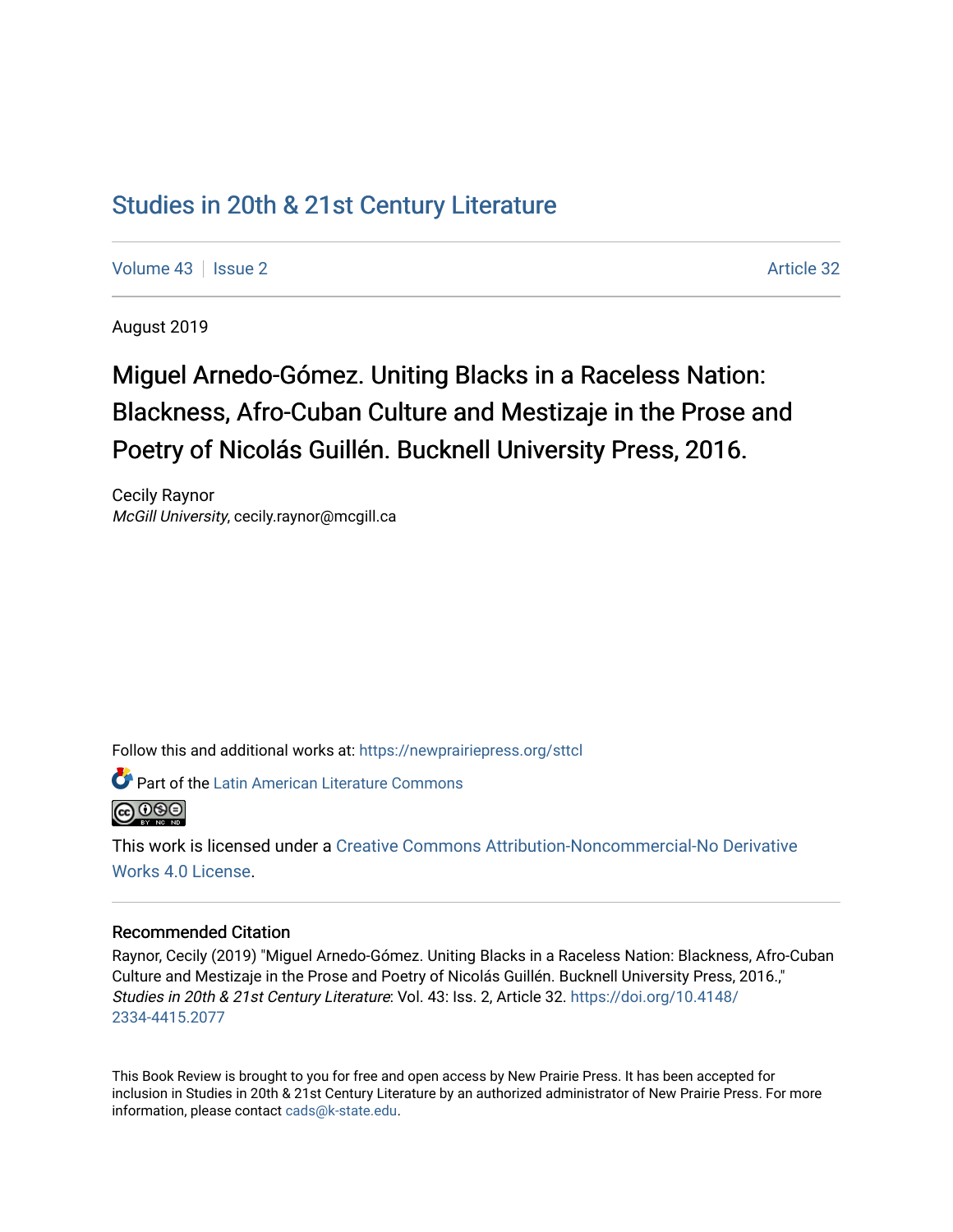### Miguel Arnedo-Gómez. Uniting Blacks in a Raceless Nation: Blackness, Afro-Cuban Culture and Mestizaje in the Prose and Poetry of Nicolás Guillén. Bucknell University Press, 2016.

### Abstract

Review of Miguel Arnedo-Gómez. Uniting Blacks in a Raceless Nation: Blackness, Afro-Cuban Culture and Mestizaje in the Prose and Poetry of Nicolás Guillén. Bucknell UP, 2016. 274 pp.

### Keywords

cuban poetry, race, mestizaje, afro-Brazilian identity, Latin American literature

This book review is available in Studies in 20th & 21st Century Literature: [https://newprairiepress.org/sttcl/vol43/](https://newprairiepress.org/sttcl/vol43/iss2/32) [iss2/32](https://newprairiepress.org/sttcl/vol43/iss2/32)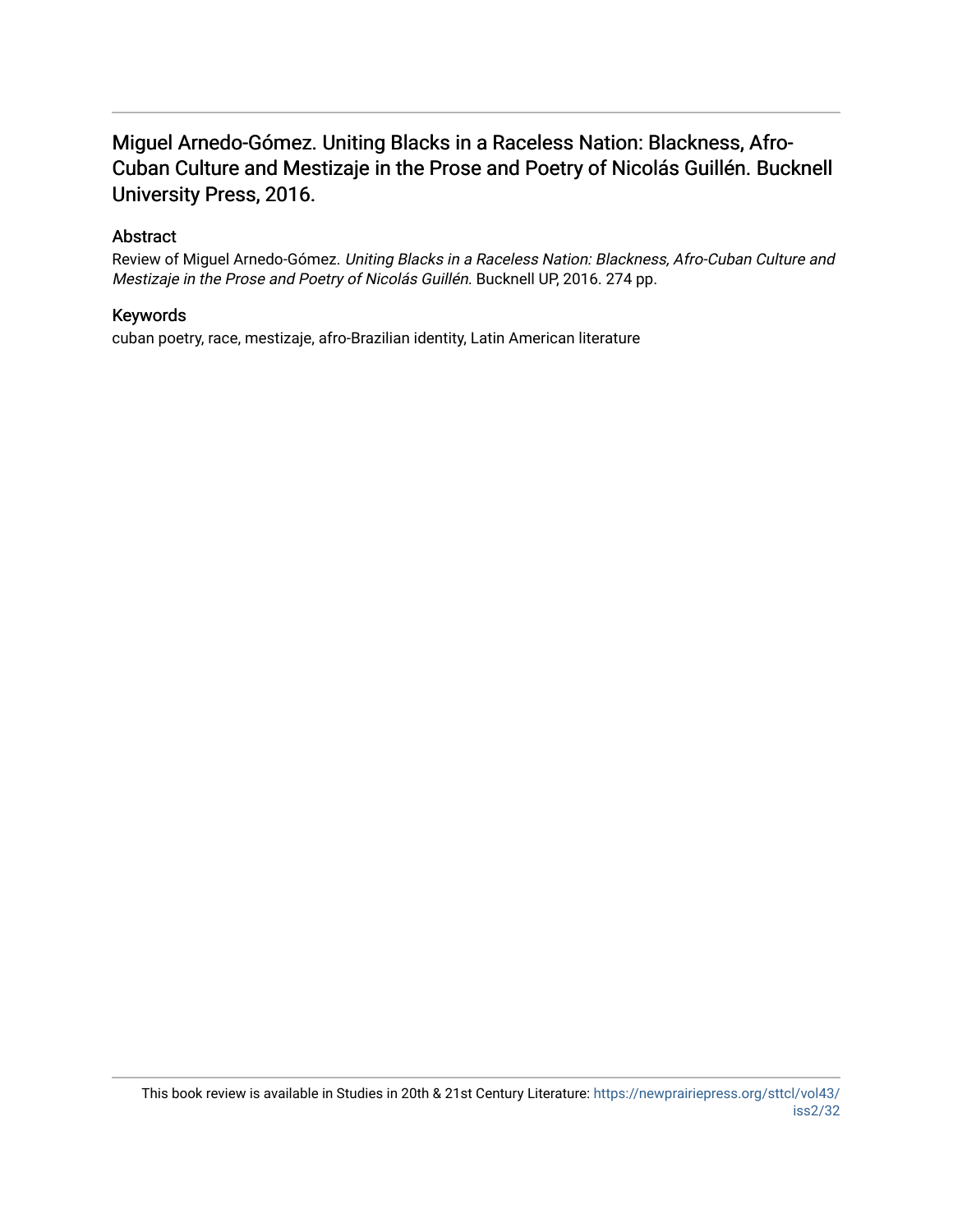Miguel Arnedo-Gómez. *Uniting Blacks in a Raceless Nation: Blackness, Afro-Cuban Culture and Mestizaje in the Prose and Poetry of Nicolás Guillén*. Bucknell UP, 2016. 274 pp.

In his study of Nicolás Guillén's pre-revolutionary writing, Miguel Arnedo-Gómez aims to identify a specifically Cuban construct of blackness, which he justly argues has been hitherto overlooked in the scholarship on Guillén. Arnedo-Gómez presents *Uniting Blacks in a Raceless Nation* as a literary study with extensive grounding in the racial politics and black cultural production of 1930s Cuba. The author aims to understand the "1930s Cuban black ideological formations that allowed Guillén to develop a distinctively black take on the ideology of mestizaje" (xii) through a "semiotic analysis of Guillén's poems as cultural constructs" while "taking into account the social discourses through which his contemporaries experienced his work" (xxviii).

The book comprises an introduction, six chapters, and a brief conclusion. In the introduction, Arnedo-Gómez offers a brief overview of Guillén's work and an extensive review of existing scholarship on the author, heavily contextualized within Alejandro de la Fuente's writing on race and nation in pre-revolutionary Cuba. The first chapter focuses on Afro-Cuban reformulations of *Afrocubanismo* 'Afro-Cubanism' and *mestizaje* 'miscegenation.' The second chapter focuses on Guillen's treatment of racism in his journalistic writing from 1930s. In chapter 3, Arnedo Gómez identifies a subversive quality in Guillén's use of lower-class black narrators to depict intra-racial discrimination in *Motivos del son* ('Reasons of the Son'). In chapter 4, Arnedo-Gómez aims to counter interpretations of Guillén's "harmonious" mixed-race identity through an examination of poetic representations of *mestizaje*. Chapter 5 studies Guillén's *Sóngoro cosongo* ('Cosongo Symphony'), his second collection of black poetry. In contrast to previous readings of this work (such as that by Roberto Fernández Retamar) that identified a homogenizing or whitening tendency in *Sóngoro cosongo*, Arnedo-Gómez focuses on Guillén's affirmation of black peoples' agency in the new world and criticism of racial oppression. Chapter 6 examines Guillen's supposed "celebration" of *mestizaje* by interrogating the black masculinist perspective that dominates his depiction of the figure of the *mulata* (mixed race woman). The conclusion offers a short summary of the main contributions of the book. It is admirable that this work delves into an analysis of Guillén's essays and the prose writing of his contemporaries, as much as the poems for which Guillén is best known. The alternation between analyses of Guillén's poetry and prose is particularly pleasant, as it lends the book a sense of variety that is often difficult to cultivate in works that focus on the oeuvre of a single author.

From the outset, it is clear that the book is very thoroughly researched, and that Arnedo-Gómez's argument is firmly established within a suitable theoretical